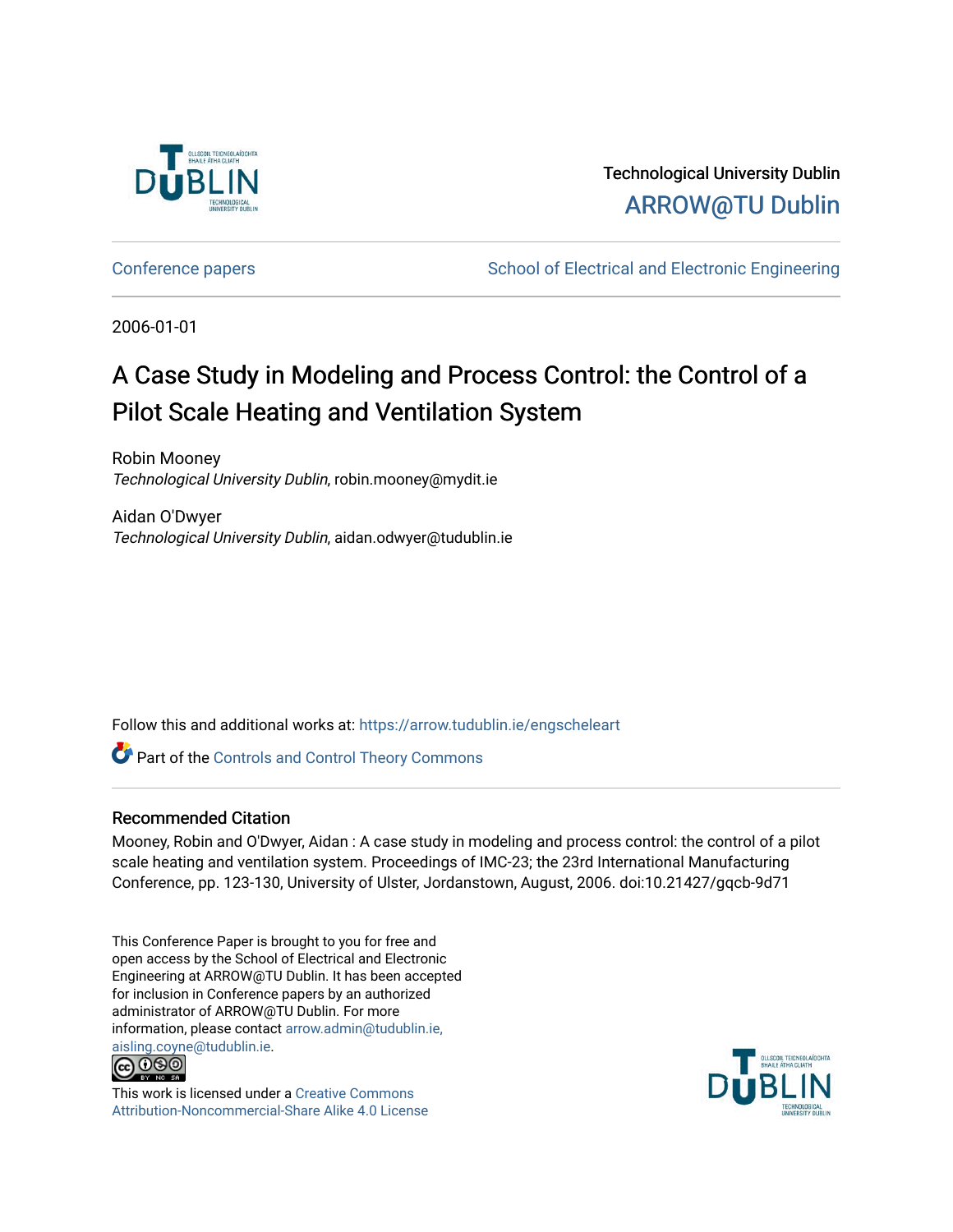# **A CASE STUDY IN MODELLING AND PROCESS CONTROL: THE CONTROL OF A PILOT SCALE HEATING AND VENTILATION SYSTEM**

Robin Mooney and Aidan O'Dwyer \*

School of Control Systems and Electrical Engineering, Dublin Institute of Technology, Kevin St., Dublin 8, Ireland (\* Principal author. E-mail: aidan.odwyer@dit.ie).

# **ABSTRACT**

This paper details the control of a pilot scale laboratory heating and ventilation system. The system is represented in 2x2 multi-input, multi-output (MIMO) form. A process reaction curve identification technique was used to model (in first order lag plus delay - FOLPD - form) the flow process and temperature process portions of the system, over a range of operating conditions. Tests revealed that both processes were continuously non-linear. A gain scheduler with static decoupling was designed, using look-up tables, to continuously interpolate for the most suitable proportional-integral (PI) or proportional-integral-derivative (PID) controller settings and decoupler gains. The contribution of this paper is the careful application, using wellknown techniques, of a complete controller design cycle for a laboratory scale system.

**KEYWORDS:** MIMO, non-linear process, gain scheduling.

## **1. INTRODUCTION**

The VVS-400 process, from Instrutek A/S, Larvik, Norway [1], is a pilot scale heating and ventilation system. A schematic diagram of the system is shown in Figure 1, with a three dimensional diagram of the system shown in Figure 2.

Figure 1: Schematic diagram of the Instrutek VVS-400 heating and ventilation rig

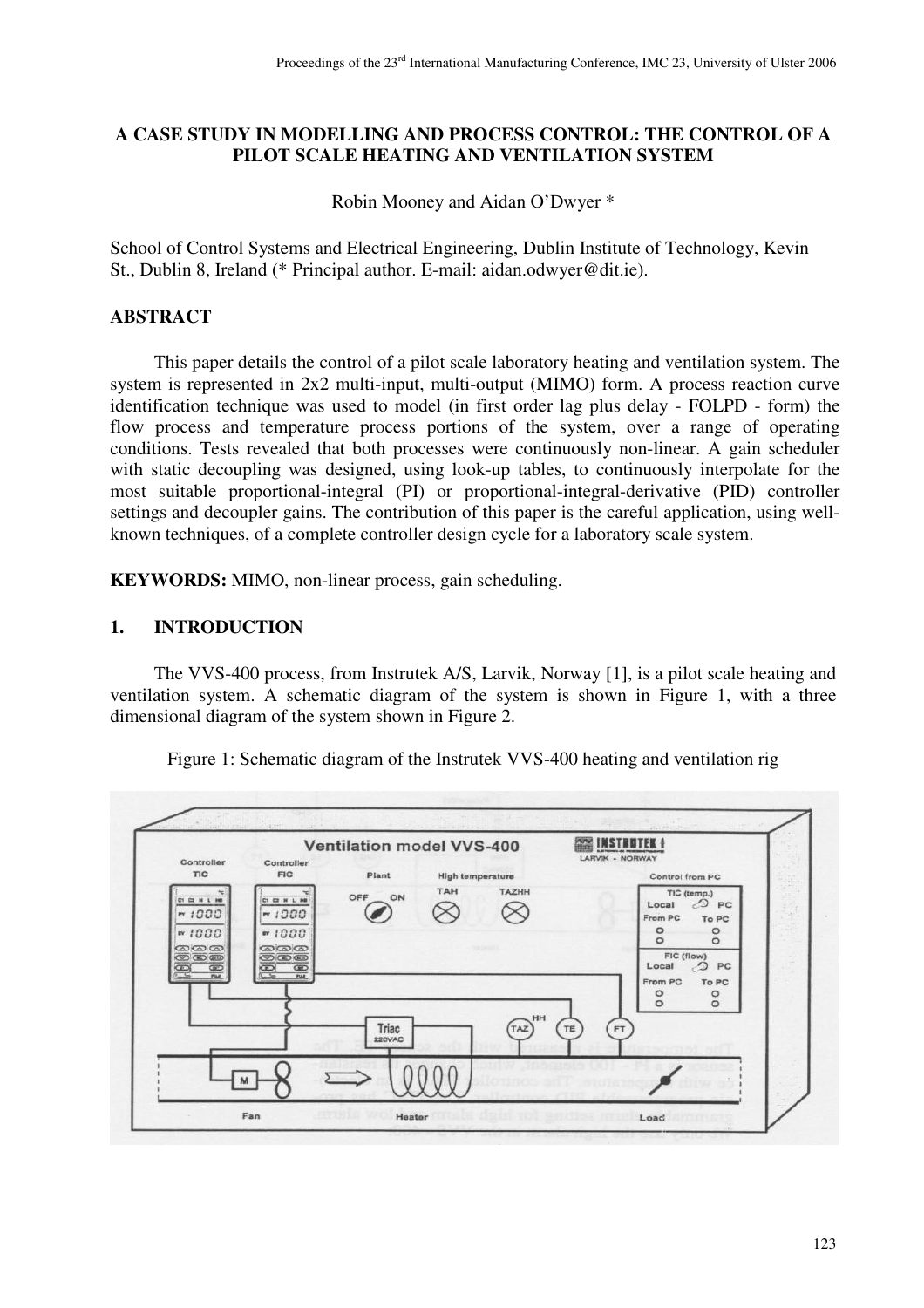

Figure 2: Three-dimensional diagram of the Instrutek VVS-400 heating and ventilation rig

(a) Overview (b) End-elevation view

An electric fan is located at one end of a non-insulated metal tube (painted white). The fan blows air over a heating element. The air exits to the surroundings at the other end of the tube. An orifice plate is situated just before the exit (see end-elevation view, Figure 2). The differential pressure across the orifice is used to determine the flow rate. A platinum resistance temperature sensor is positioned inside the tube. A load vane provides a method of restricting the airflow at the tube exit. The power supply and other electrical components of the rig are inside the housing. Two independent local controllers (Fuji PY25) for the flow and temperature processes, that have PID and auto-tuning functions, are provided. It is possible to connect directly to the fan and the heating element, switching out the local controllers, so that the processes may be P.C. controlled.

The process has been used as a platform to test an identification strategy [2] or to compare generalised predictive control (GPC) and PID control design approaches [3], [4]. However, to the author's knowledge, no complete controller design cycle, from process modelling to appropriate controller implementation, has been reported on the process. Work on such a controller design cycle is reported in this paper. Firstly, a simple, non-model based approach is attempted (Section 2). Due to the inadequate results obtained, the results of a more detailed study, comprising process model identification (Section 3), process nonlinearity investigation (Section 4) and subsequent controller design (Section 5), are reported. Finally, conclusions and recommendations are drawn.

## **2. NON-MODEL BASED CONTROL**

PI or PID controllers, for both the temperature and flow processes, may be implemented using the appropriate local controllers, either in autotune mode or using, for example, an ultimate cycle experimental approach [5]. Alternatively, the rig comes with a dedicated data acquisition card and software to allow P.C. based controller tuning. However, the control achieved, with either the local or P.C. based controller, was disappointing. Firstly, the slow response of the temperature process meant that an experimental approach was practically difficult. For the faster flow process, it is possible to quickly obtain PI controller settings, for example; indicative results are shown in Figures 3 to 5. In this ultimate cycle test, the flow controller set-point was put to 30% of its maximum value, with the load vane fully open. Following the ultimate cycle procedure [5], integral and derivative settings were put to zero, and the proportional band of the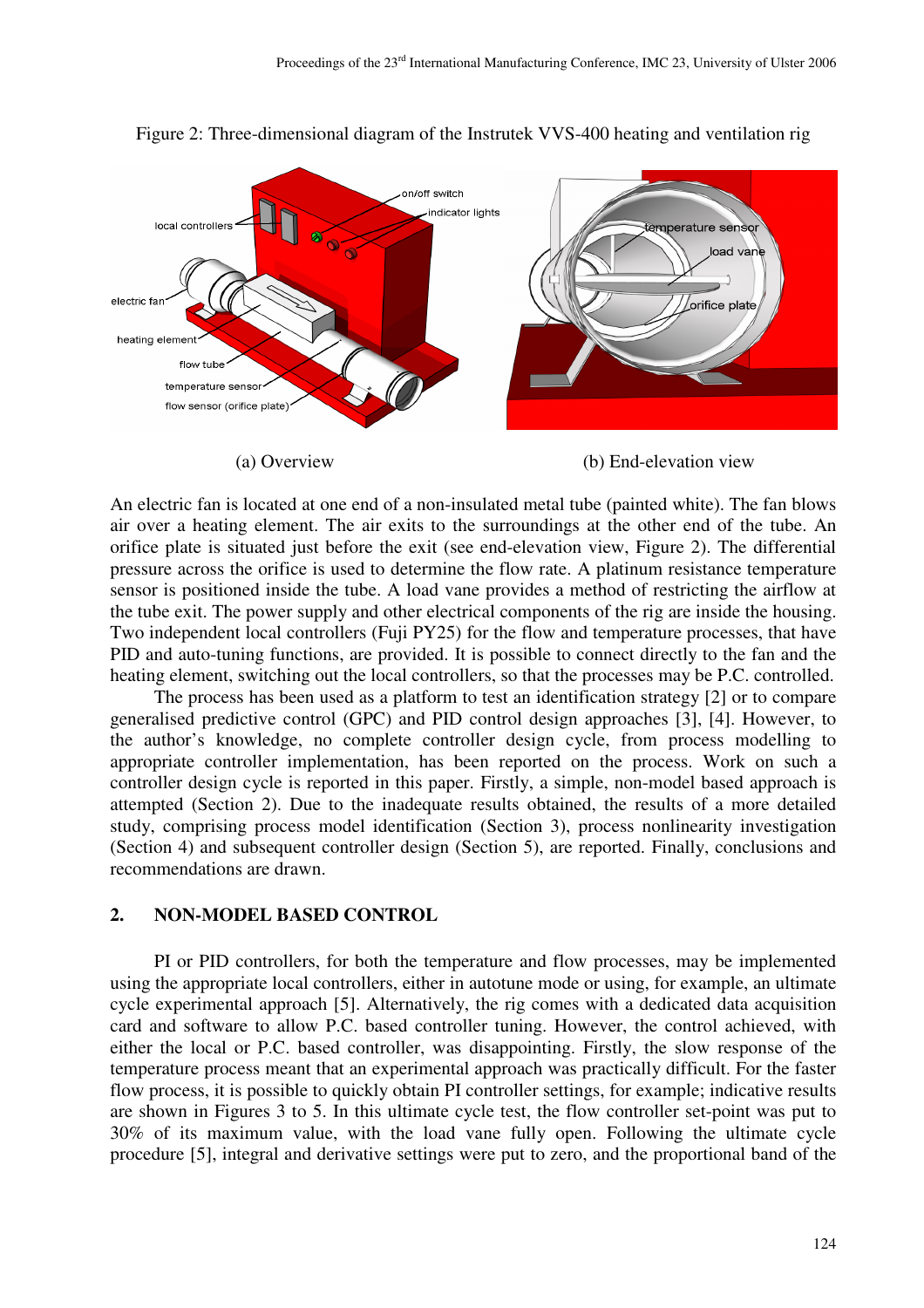controller was gradually decreased until sustained oscillations occurred in the measured flow (Figure 3). Controller parameters (proportional band of 99% and integral time of 18 seconds) were subsequently determined. Servo responses with these controller settings were recorded (Figures 4 and 5).



The results in Figures 4 and 5 are poor, though they were better than those obtained in autotune mode. These results could be improved by subsequent manual tuning. However, there is also evidence of non-linear behaviour, backed up by subsequent experimental work. The full panorama of results obtained suggested that adequate controller parameters would depend on process operating conditions. These results provided the motivation for a more detailed study.

## **3. PROCESS MODEL IDENTIFICATION**

Process models were determined, from the open loop step response of both the flow process and the temperature process, using the alternative tangent and point method of Ziegler and Nichols [6], over a range of operating conditions. After some preliminary tests, three flow process models were specified corresponding to "low", "medium", and "high" flow settings ("low" is specified as fan voltage setting  $\lt 55\%$  of maximum, "medium" is specified as fan voltage setting in the range 55% to 75% of maximum, with "high" being specified as fan voltage setting > 75% of maximum). Table 1 shows a summary of all the flow process models obtained.

| Table 1: All flow process models obtained |  |  |  |
|-------------------------------------------|--|--|--|
|-------------------------------------------|--|--|--|

| IVІ<br>`വല<br>$\overline{\phantom{a}}$<br>_<br>. O .<br>◡<br>$m_{\text{HIGH-FLOW}}$<br>$m$ <sub>MED-FLOW</sub><br>◡<br>$m_{LOW-FLOW}$<br>70s<br>-<br>- סע<br>.<br>، ، ، |  | 0.98s<br>$\sim$<br>7. JC | $-1.08s$<br>$0.08e^{-}$ | $-0.93s$<br>$.76e^{-t}$<br>1.73 |
|-------------------------------------------------------------------------------------------------------------------------------------------------------------------------|--|--------------------------|-------------------------|---------------------------------|
|-------------------------------------------------------------------------------------------------------------------------------------------------------------------------|--|--------------------------|-------------------------|---------------------------------|

The temperature process characteristics depend on the flow process. Nine models of the temperature process were determined corresponding to "low", "medium", and "high" heater settings, at three different flow rates (for the temperature process, "low" is specified as heater setting < 45% of maximum, "medium" is specified as heater setting in the range 45% to 65% of maximum, with "high" specified as heater setting  $> 65\%$  of maximum). All the temperature process models obtained are shown in Table 2.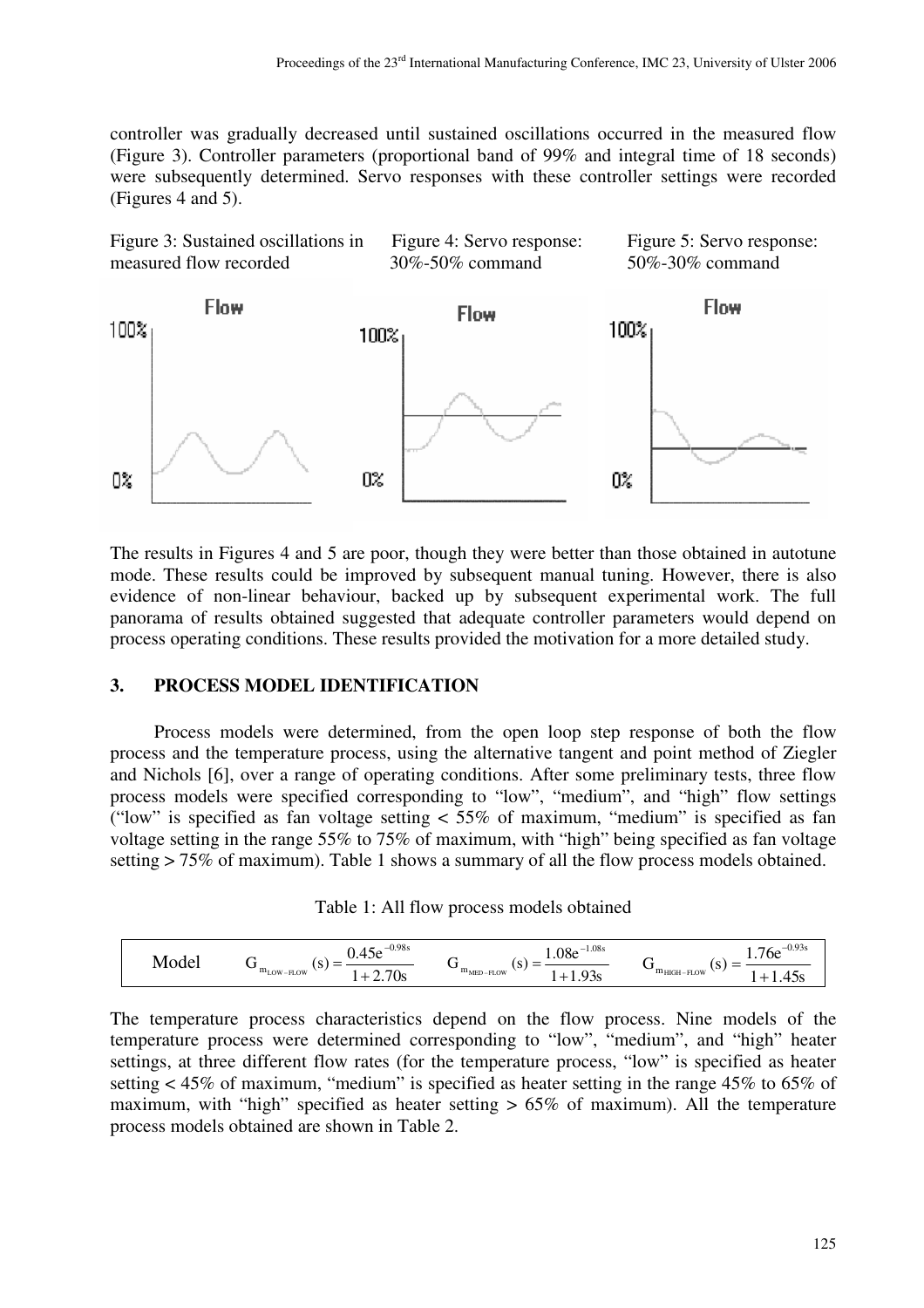| Models<br>$(30\%$ Flow) | $G_{m_{LOW-TEMP}}(s) = \frac{0.32e^{-32s}}{1+124s}$ | $G_{m_{\text{MED-TEMP}}}(s) = \frac{0.61e^{-22s}}{1+153s}$ | $G_{m_{HIGH-TEMP}}(s) = \frac{0.45e^{-24s}}{1+150s}$ |
|-------------------------|-----------------------------------------------------|------------------------------------------------------------|------------------------------------------------------|
| Models<br>$(50\%$ Flow) | $G_{m_{LOW-TEMP}}(s) = \frac{0.32e^{-16s}}{1+123s}$ | $G_{m_{MED-TEMP}}(s) = \frac{0.43e^{-16s}}{1+109s}$        | $G_{m_{HIGH-TEMP}}(s) = \frac{0.30e^{-17s}}{1+113s}$ |
| Models<br>$(70\%$ Flow) | $G_{m_{LOW-TEMP}}(s) = \frac{0.30e^{-22s}}{1+99s}$  | $G_{m_{\text{MED-TEMP}}}(s) = \frac{0.41e^{-23s}}{1+101s}$ | $G_{m_{HIGH-TEMP}}(s) = \frac{0.33e^{-19s}}{1+119s}$ |

Table 2: All temperature process models obtained

It is obvious from the process identification performed that both the flow and temperature processes are non-linear. A static characteristic curve for each process was obtained to investigate this further. The process was interfaced with a computer via a data acquisition board, which accepts 0-5V; inputs and outputs recorded are subsequently normalised. The resulting flow process curve (Figure 6) shows that limits exist on its maximum and minimum operating region. At flows less than 15% of maximum fan voltage setting (labelled as input flow in Figure 6), very little change in measured flow (labelled as output flow in Figure 6) occurs for a change in input. This is effectively a dead-band region of the flow. The figure also shows that the slope of the characteristic curve is greater at high inputs, implying high process model gain at high inputs (this is compatible with the results reported in Table 1). The temperature process has an infinite number of characteristic curves, as process behaviour depends on the infinite number of possible flow rates. Characteristic curves at three flow rates were determined (Figure 7).

Figure 6: Flow process characteristic curve Figure 7: Temperature process characteristic curve



It is clear that the higher the flow rate, the lower the maximum temperature achievable. This is sensible from an intuitive point of view as the cooling effect of the airflow would be greater at high flow rates. At high heater settings (labelled as input temperature in Figure 7), each curve tended to level off or saturate; the maximum temperature obtainable is limited by the maximum power output of the element. Each curve has a lower limit consistent with the ambient room temperature.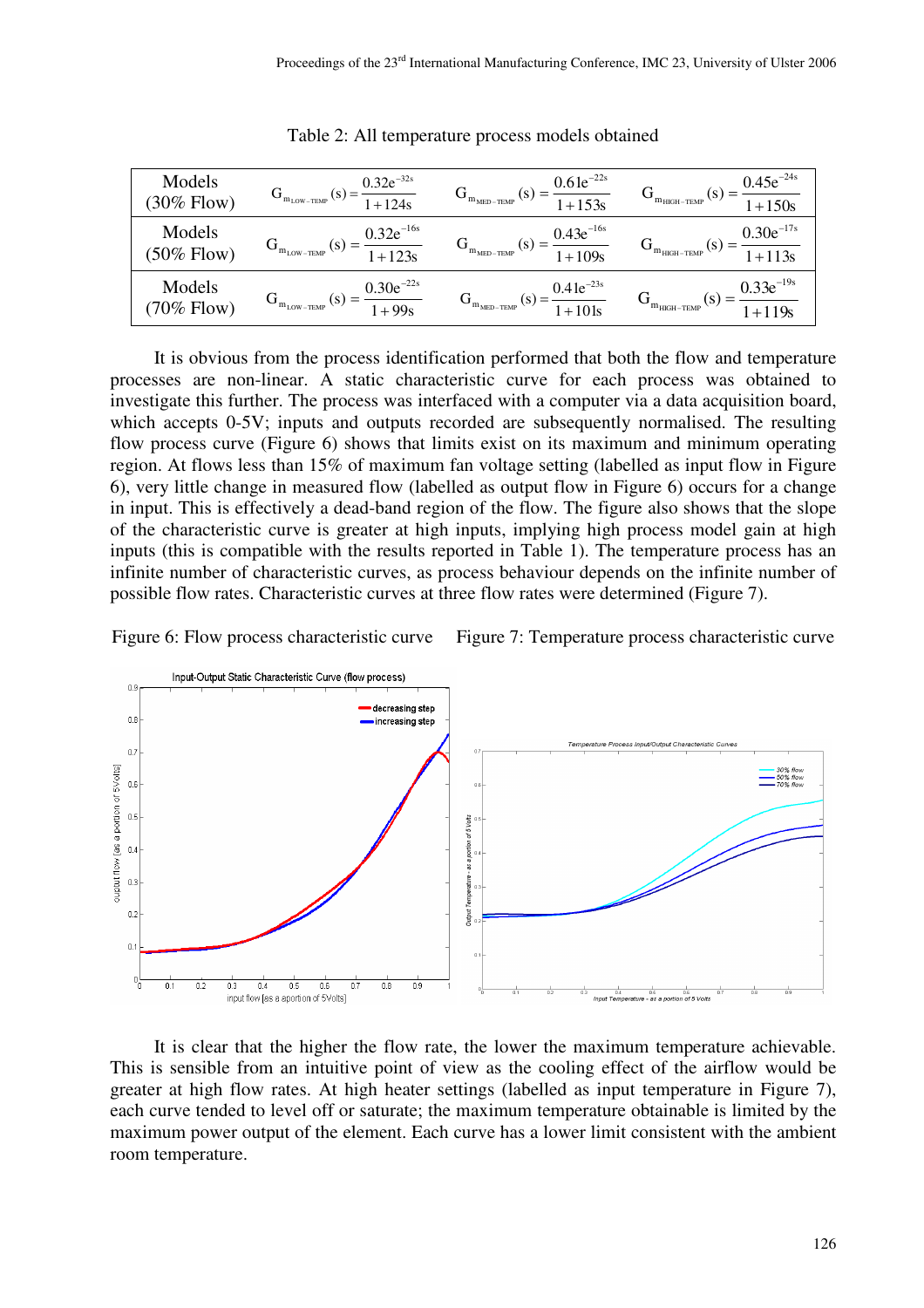# **4. INVESTIGATION INTO PROCESS INTERACTIONS**

If the dynamics of one process affect the dynamics of the other, then a process interaction exists. Process interactions can lead to difficulties when designing effective controllers for each process. To examine the possibility of process interactions in the application, two simple tests were carried out. In each case, the input to both processes was held constant and allowed to settle. Then one of the process inputs underwent a step change; the output of the other process was observed. Figure 8 shows the results from both tests. The left hand plot shows the result when the temperature process input (i.e. heater setting) is held constant (at 0.5) and the flow process input (i.e. fan voltage) undergoes a step change; the output (measured) temperature reduces considerably (from  $0.45 = 45^{\circ}\text{C}$  to  $0.31 = 31^{\circ}\text{C}$ ). It should be noted that the change in flow was considerable (from 15% to 75% of full range), representing close to a worst-case scenario. The right hand plot shows that when the flow process input is held constant and the temperature process input undergoes a step change, the (measured) flow process output remains undisturbed.



Figure 8: Interaction between the processes

The results show that the temperature process dynamics depend on the operating conditions of the flow process, but the flow process dynamics are unaffected by the operating conditions of the temperature process (as expected). The models obtained for the interaction transfer function, labelled  $G_{FT}$  (at three heater settings) are shown in Table 3.

|  | Table 3: Interaction models obtained |  |  |
|--|--------------------------------------|--|--|
|--|--------------------------------------|--|--|

| Interaction<br>Models | $-16s$<br>22a<br>v.v∠c<br>_<br>$\mathbf{G}$ FT-LowTemp<br>1 D<br>0.35<br>ᆠ | $-8s$<br>1 O.<br>—<br>0. I OC<br>$G_{\text{FT-Med.Temp}}(S)$<br>$\overline{\phantom{a}}$<br>$Q \leq$<br>ບບບ | $24\sigma$<br>$\overline{\phantom{0}}$<br>_<br>ι σ<br>$\mathbf{U}_{\text{FT-HighTemp}}$<br>70s |
|-----------------------|----------------------------------------------------------------------------|-------------------------------------------------------------------------------------------------------------|------------------------------------------------------------------------------------------------|
|-----------------------|----------------------------------------------------------------------------|-------------------------------------------------------------------------------------------------------------|------------------------------------------------------------------------------------------------|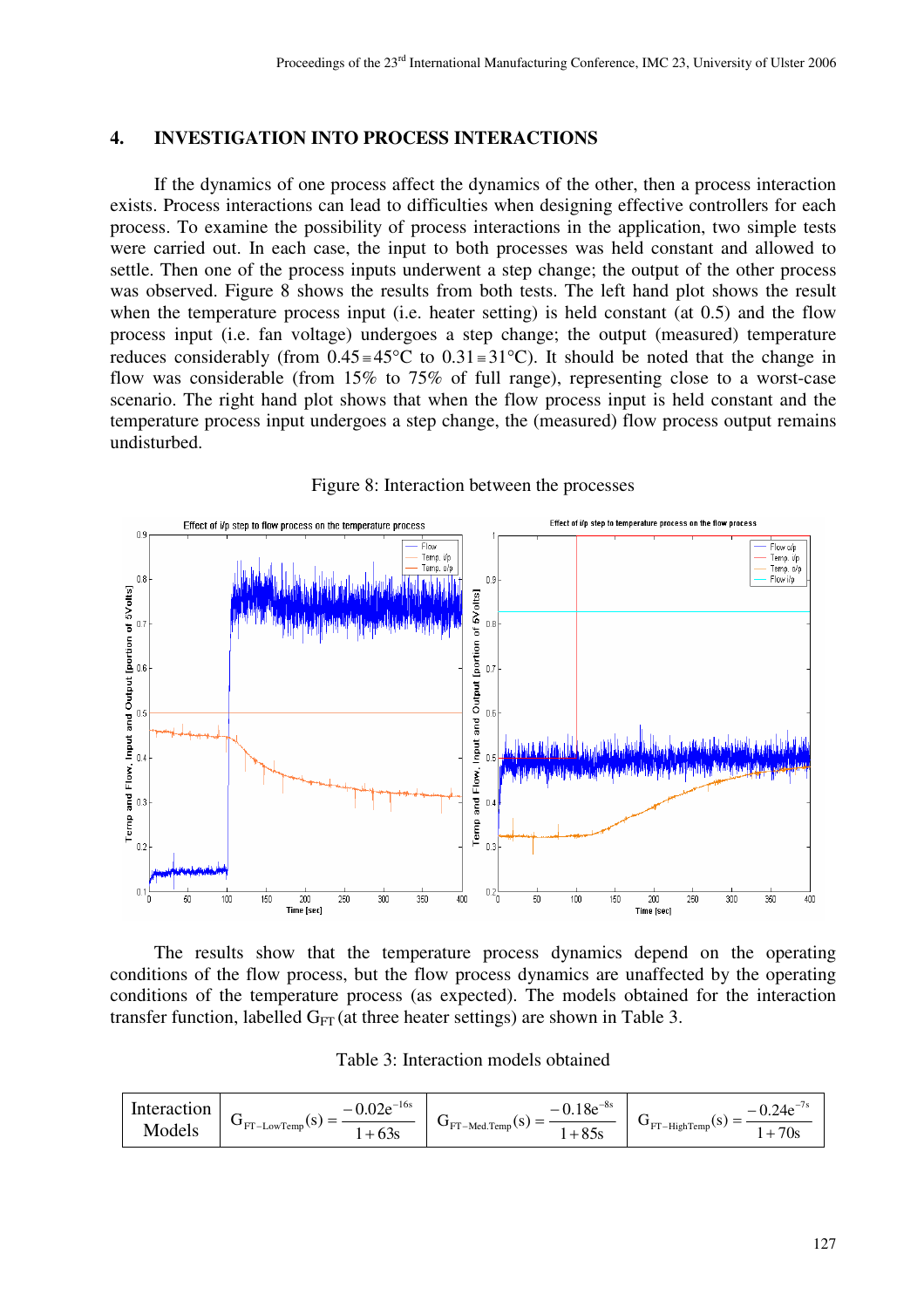As expected, it was found that the model gain was negative, i.e. increasing flow leads to decreased temperature. The effect of the interaction was greater at high temperatures. A static decoupler was designed, using a standard method (as described, for example, by Seborg *et al*. [7]), to reduce the effect of the interaction.

## **5. CONTROLLER DESIGN**

PI or PID controllers were chosen to control the processes because of the relatively low time delay to time constant ratio revealed by the identification tests, their wide use in industry and relatively simple implementation. Suitable tuning rules were chosen for these controllers, based on minimising the integral of absolute error (IAE) performance criterion, for both servo and regulator applications [8]. The controllers were specified for each operating point; full results are provided by Mooney [9]. Preliminary closed loop response tests were carried out at particular operating conditions. Servo and regulator performance for the "medium" flow condition, and separately for the "medium" temperature condition, at 30% flow condition, are provided in Figures 9 and 10, respectively. Satisfactory performance is observed.

A gain scheduler was then designed to switch between controller settings. The implementation platform is based on HUMUSOFT/MATLAB/SIMULINK, with appropriate data acquisition. Due to space restrictions, only the results associated with the gain scheduled PI controller will be presented. Full details of the results associated with the gain scheduled PID controller, and the design of the gain schedulers, will be presented at the conference.

Tests were carried out comparing the gain scheduler to a fixed parameter PI controller implementation with controller settings based on an average model of the flow and temperature process. Sample results are shown in Figure 11 (flow controller, PI regulator) and Figure 12 (temperature controller, PI servo). In these results, "Advanced Gain Scheduler" refers to the gain scheduler implementation, and "Average Model Controller" refers to the fixed parameter PI controller implementation.

Over the full panorama of implementation results [9], the gain scheduler produced better performance, as expected.



#### Figure 9: Responses – flow system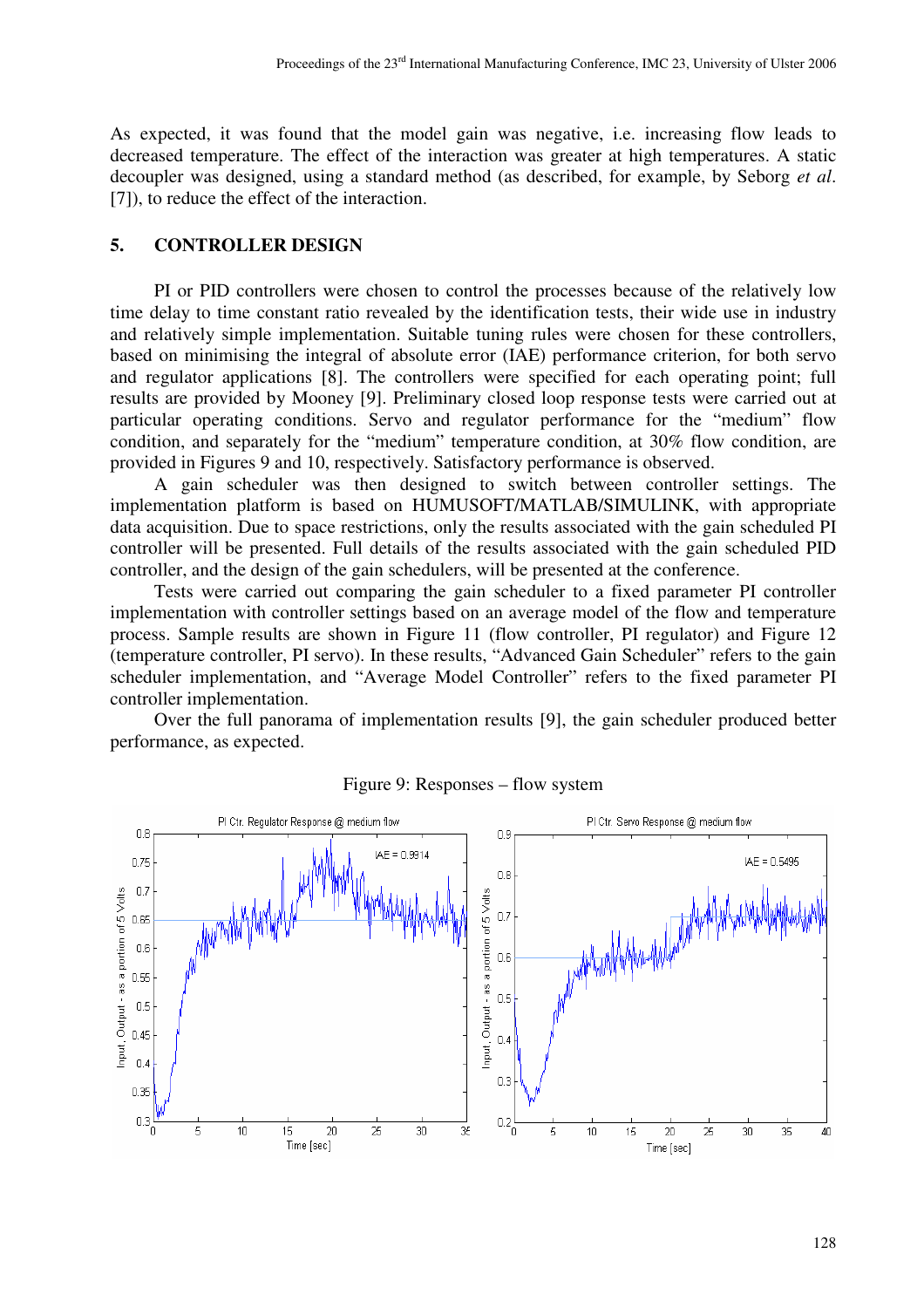

### Figure 10: Responses – temperature system (with decoupling)





129